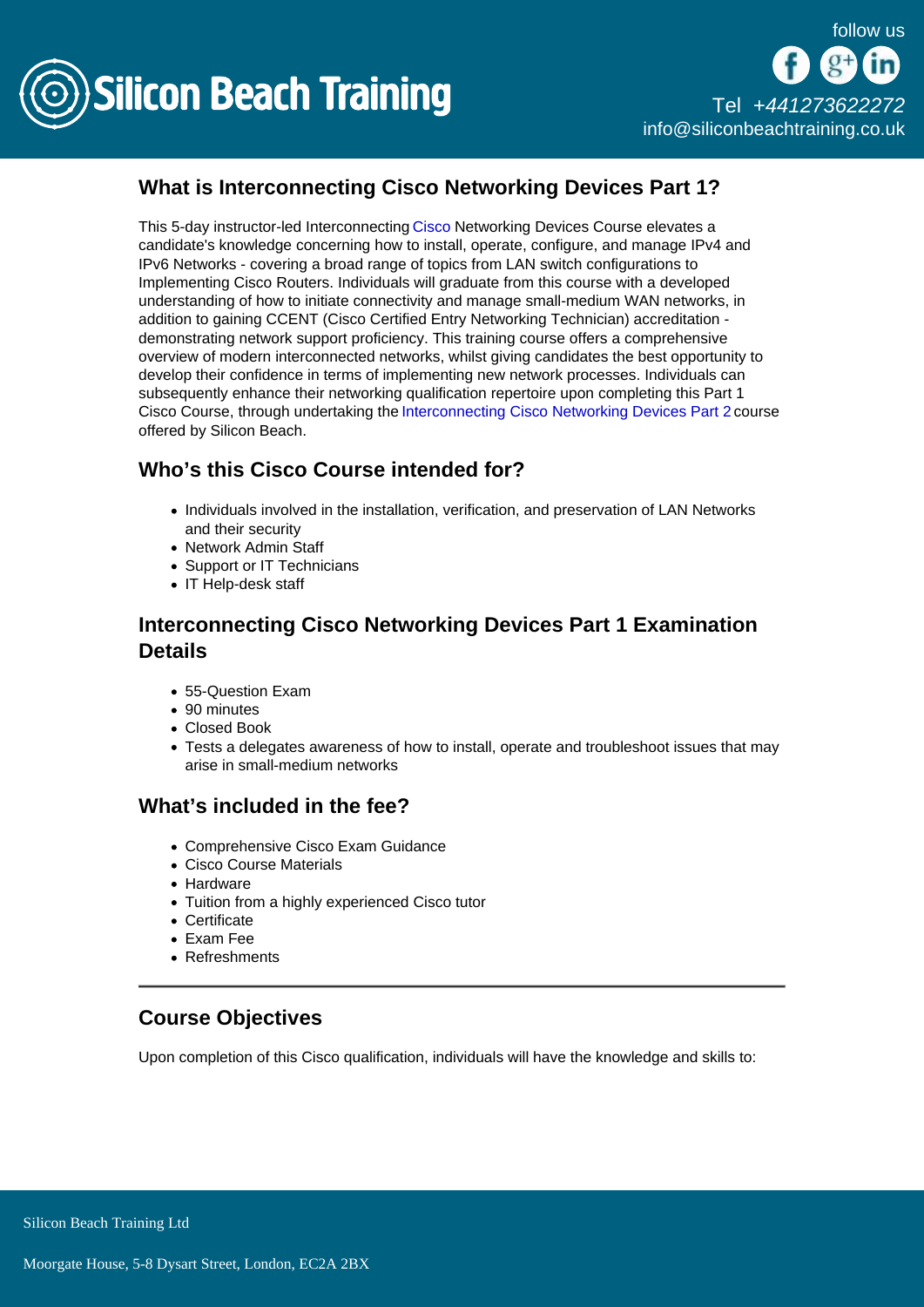

- Install and Operate IP Data Networks
- Establish Internet Connectivity
- Troubleshooting and overcoming arising issues
- Configure and Verify IPv6 and IPv4
- Configure Routers and Cisco Switches
- Build LANs
- Manage Network Security
- Implement IPv6 and IPv4 Simultaneously

During this Cisco Course, individuals will learn about:

### IP Data Network Operations

- Understand the functions of routers, bridges, and hubs
- Meeting network requirements
- Data Flow between networks

### LAN Switching Technologies

- Ethernet Networks
- **Basic Cisco switching concepts including collision domains and different ways to switch** (Store, forward, CAM Tables)
- Configure Remote Access Management Systems
- Console and VTY Logins
- Configuring and Routing VLANs

### IP Address Configuration

- IPv4 Private and Public IPs
- IPv6 Addresses Unicast, Multicast, EUI 64, and Autoconfiguration
- Meeting LAN/WAN Requirements
- VLSM
- Dual Stacks simultaneously running IPv6 and IPv4

## IP Routers

- Routing Concepts packet forwarding and router lookup methods
- Utilising CLIs
- VTY Logins
- Ethernet Operations
- Router Configurations
- Verifying OSPF
- Static and Dynamic Routers

Silicon Beach Training Ltd